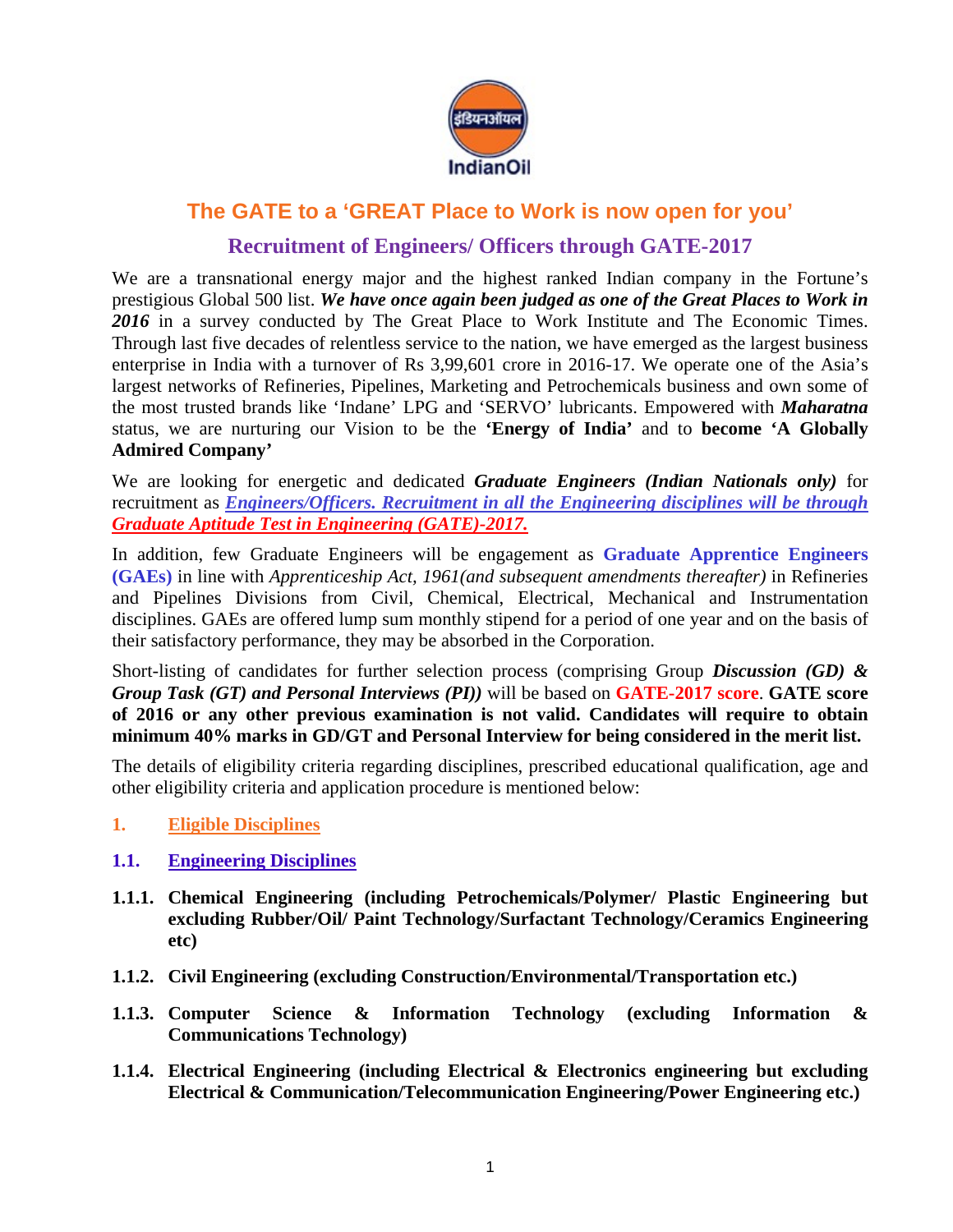- **1.1.5. Electronics & Communications Engineering (including Electronics Engineering/ Electronics & Telecommunications Engineering but excluding Avionics Engineering/ Electrical & Electronics Engineering/ Electronics & Instrumentation engineering )**
- **1.1.6. Instrumentation Engineering (including Electronics & Instrumentation engineering/ Instrumentation & Control Engineering but excluding Electronics & Communication Engineering/Telecommunication Engineering etc.)**
- **1.1.7. Mechanical Engineering (excluding Bio-medical Engineering/ Automation/Automobile/Industrial/ Manufacturing/ Power/ Production Engineering/ Mining Engg & Technology, Mining & Machinery/Marine Engineering/ Textile Engineering/ Robotics etc.)**
- **1.1.8. Metallurgical Engineering (Including Mineral/ Material Sciences)**
- **1.1.9. Polymer Science and Engineering (including Polymer Science & Engineering/ Petrochemical Engineering/ Plastic Technology but excluding Oil/Paint/Surfactant/ Ceramics and Rubber Technology).**

*Note: above mentioned inclusions/exclusions are indicative and not descriptive. The Corporation reserves the right to take a final decision for considering/ not considering a programme beyond the core Engineering/Technology disciplines mentioned above.* 

- **1.2. Eligibility for Chemical Engineering and Polymer Science & Engineering**
- **1.2.1. Candidates having BE/B.Tech or equivalent qualifications in Chemical Engineering/ Polymer Science & Engineering/ Petro-Chemical Engineering/ Plastic Technology may be considered for vacancies in Chemical Engineering.**
- **1.2.2. However, candidates with BE/B.Tech equivalent qualifications in Chemical Engineering/Polymer Science/Engineering/Technology, desirous to be considered**  *exclusively* **against the vacancies for Polymer Science and Engineering must appear under Engineering Sciences (Polymer Science and Engineering section (code F). They are required to follow the GATE-2017 examination structure given below:**

**1.2.2.1. Section A – Engineering Mathematics**

**1.2.2.2. General Aptitude**

**1.2.2.3. Polymer Science and Engineering (Paper Code F) (Mandatory)**

**1.2.2.4. Any other paper from XE paper section other than the papers mentioned above**

**(Note: Candidates not opting for the Polymer Sc & Engineering paper will not be considered for selection under Polymer Sc. & Engineering discipline by IndianOil)** 

#### **1.2.3. Candidates will be required to exercise their option for either Chemical Engineering or Polymer Sc & Engineering discipline while registering their applications on-line in IndianOil.**

#### **2. Nature of Job**

2.1.1. Candidates selected as Engineers may be posted in one of the divisions of IndianOil – Refineries, Marketing, Pipelines and Business Development or in Corporate functions, eg., Information Systems, Optimization or in Subsidiary/Joint Venture companies.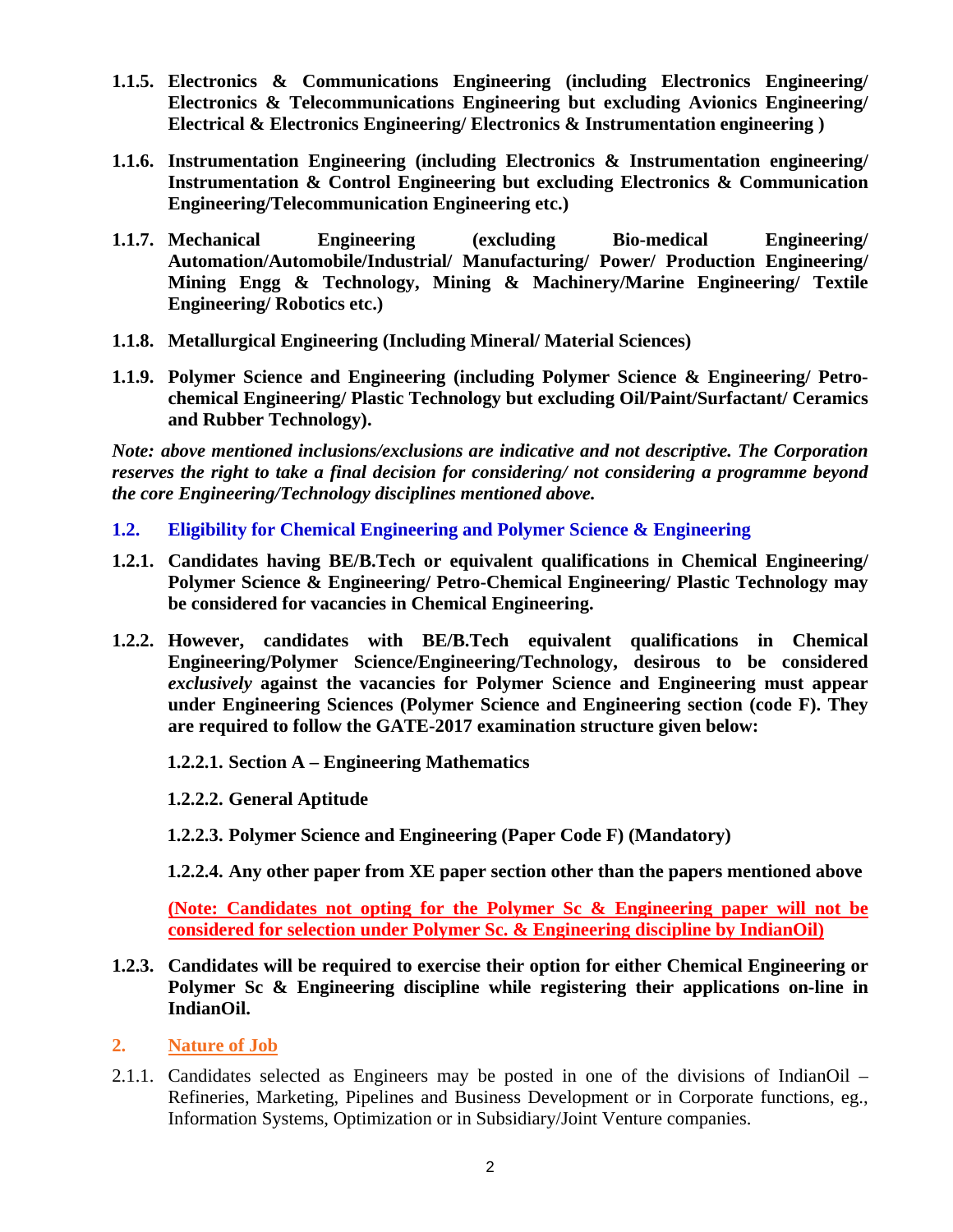- 2.1.2. In Refineries Division, based on qualification, the postings of Engineers may be in engineering services, process, production, projects, power plant, maintenance, inspection etc.
- 2.1.3. In Marketing Division, Engineers may be posted in Aviation Services, Engineering, Operations, Maintenance & Inspection, Sales and Marketing, Technical Services, Quality Control etc.
- 2.1.4. In Pipelines Division, Engineers may be posted in operations and maintenance, construction, projects, etc.
- 2.1.5. In Business Development, Engineers may be posted in petrochemicals & polymer projects, operations, sales/marketing, gas, renewable energy & sustainable development etc.
- 2.1.6. Polymer Engineers will be placed in Business Development Group for primarily marketing of Polyolefin products and build market by growing customer base and applications and by maintaining customer relationship. They will be managing distribution and distribution network related activities, manage MIS and gather market intelligence. They will also be entrusted with application development projects for customers, obtain OEM/ Statutory Approvals and develop market for new product lunch.

#### **3. Remuneration**

Candidates selected as **Engineers/ Officers** will receive a **starting basic pay of Rs. 24,900/ per month**. In addition, the selected candidates will receive Dearness Allowance (DA) and other allowances, according to the rules of the Corporation in force, as amended from time to time.

Other allowances /benefits include HRA/subsidized housing accommodation (depending upon place of posting), medical facilities, performance related pay, gratuity, contributory provident fund, employees pension scheme, group personal accident insurance scheme, leave encashment, leave travel concession (LTC)/ LFA, contributory superannuation benefit fund scheme, conveyance advance/ maintenance reimbursement, performance related incentives (PRP) etc as per rules of the corporation.

The **Cost-to-Company (CTC)**, will be about *Rs 12.00 lakhs* per annum inclusive of **performance related pay (PRP).** The actual CTC will vary depending on place of posting, financial performance of the Corporation and also performance rating of individual. The remuneration of the executives in currently under review.

#### **4. Educational Qualification**

#### **4.1. Engineering Disciplines**

- **4.1.1.** Candidates should have passed **qualifying degree examinations and awarded bachelor's degree in engineering/technology** *(full time regular courses only)* in the above mentioned disciplines from recognized Indian Universities / Institutes.
- **4.1.2.** Candidates, belonging to General and OBC (non- creamy layer) categories, should have **secured minimum 65% marks** in qualifying degree examinations.
- **4.1.3.** Qualifying marks is relaxed to **55%** for **Scheduled Caste (SC)/Scheduled Tribe(ST)/People with Disability (PWD)** candidates.
- **4.1.4.** Candidates currently in **final year** of their engineering studies may also apply. However, if selected, they must be in a position to submit their final mark sheet by **31st August, 2017**.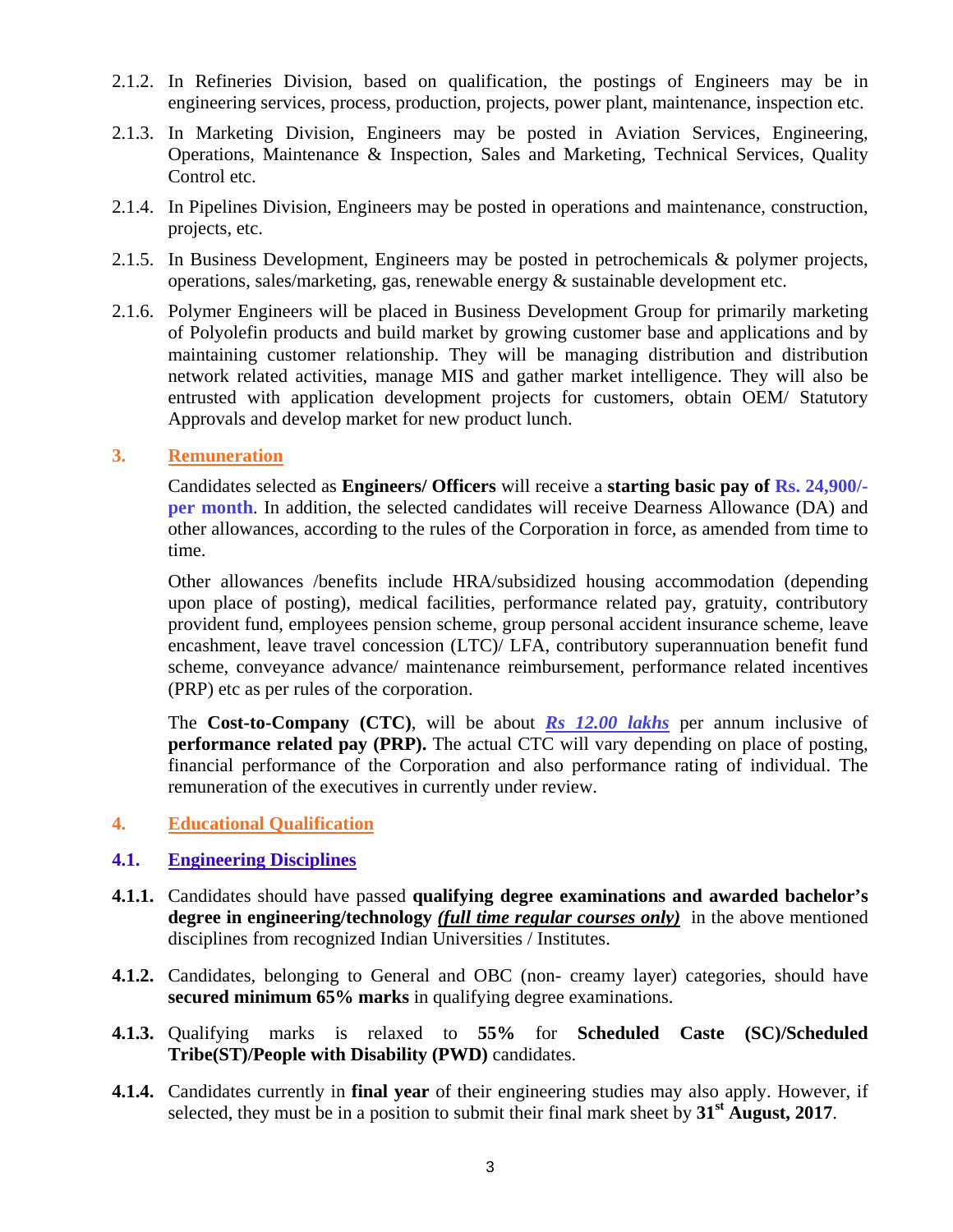**4.1.5.** Candidates pursuing/ completed M.Tech in any disciplines, other than those mentioned above, for being eligible, must have completed (or are completing) **BE/ B.Tech in one of the above mentioned disciplines and should appear in GATE-2017 examination in the discipline of their BE/ B.Tech, are eligible to apply**.

## **Example**

If a candidate has completed (or is pursuing) his M.Tech in Power Systems and if he has done his B. Tech in Electrical Engineering (which is one of the core disciplines advertised by IndianOil), he will be eligible, only if he appears in GATE-2017 examination in Electrical Engineering and has a valid score of GATE-2017. On the contrary, if the same candidate had done his BE/B.Tech in Electronics & Communication Engineering, he will not be eligible for Electrical Engineering discipline. He will be considered under Electronics & Communication Engineering discipline if he appears in GATE in Electronics & Communication discipline.

% of marks obtained by the candidate in BE/B.Tech will be reckoned to decide the eligibility.

4.1.6. Integrated ME/ M.Tech candidates will be eligible, if they have already completed (or are completing) the **course requirement for award of BE/ B.Tech** in one of the core disciplines advertised above and have completed (or are completing ME/ M.Tech by August, 2017). At the end of the programme, if selected in IndianOil, such candidates must have **both BE/B.Tech and ME/M.Tech degree**.

If a candidate pursues integrated ME/M.Tech Programmes and is awarded two separate degrees ie. BE/B.Tech and ME/M/Tech, then the % of marks/CGPA obtained by the candidates in BE/BTech will be considered to determine the eligibility of the candidates.

If a single degree ie ME/M.Tech is awarded to the candidates at the end of integrated ME/M.Tech programme, then the consolidated marks obtained by the candidate at the end of integrated ME/M.Tech programme will be reckoned for deciding the eligibility.

4.1.7. Candidates completed /pursuing their graduation (BE/B.Tech) in combined/ integrated disciplines/ inter-disciplinary subjects like **Mechatronics/ Robotics** etc will not be eligible.

## **5. Age Limit**

- 5.1.1. Maximum **26 years as on 30th June, 2017** for general category candidates. Age relaxation for OBC (Non Creamy Layer)/SC/ST/PWD candidates will be applicable as per the Presidential Directives.
- **6. Concessions/ Relaxations**
- **6.1. Reservation of posts** for SC/ST/OBC (Non-Creamy Layer)/ PWD (degree of disability 40% or above) will be maintained as per Government of India directives.
- **6.2. Relaxation** in upper age limit by 3 years for OBC (non-creamy layer), 5 years for SC/ST and 10 years for PWD candidates will be extended as per the Presidential Directives.
- **6.3.** For getting the benefits of reservation under OBC category:
	- **6.3.1.1.** The name of caste and community of the candidate must appear in the '**Central list of Other Backward Classes'**
	- **6.3.1.2.** The candidates must **not** belong to **creamy layer**.
	- **6.3.1.3.** The candidates need to furnish their **OBC certificate as per the format** prescribed by Government of India and it must not be more than 6 months old.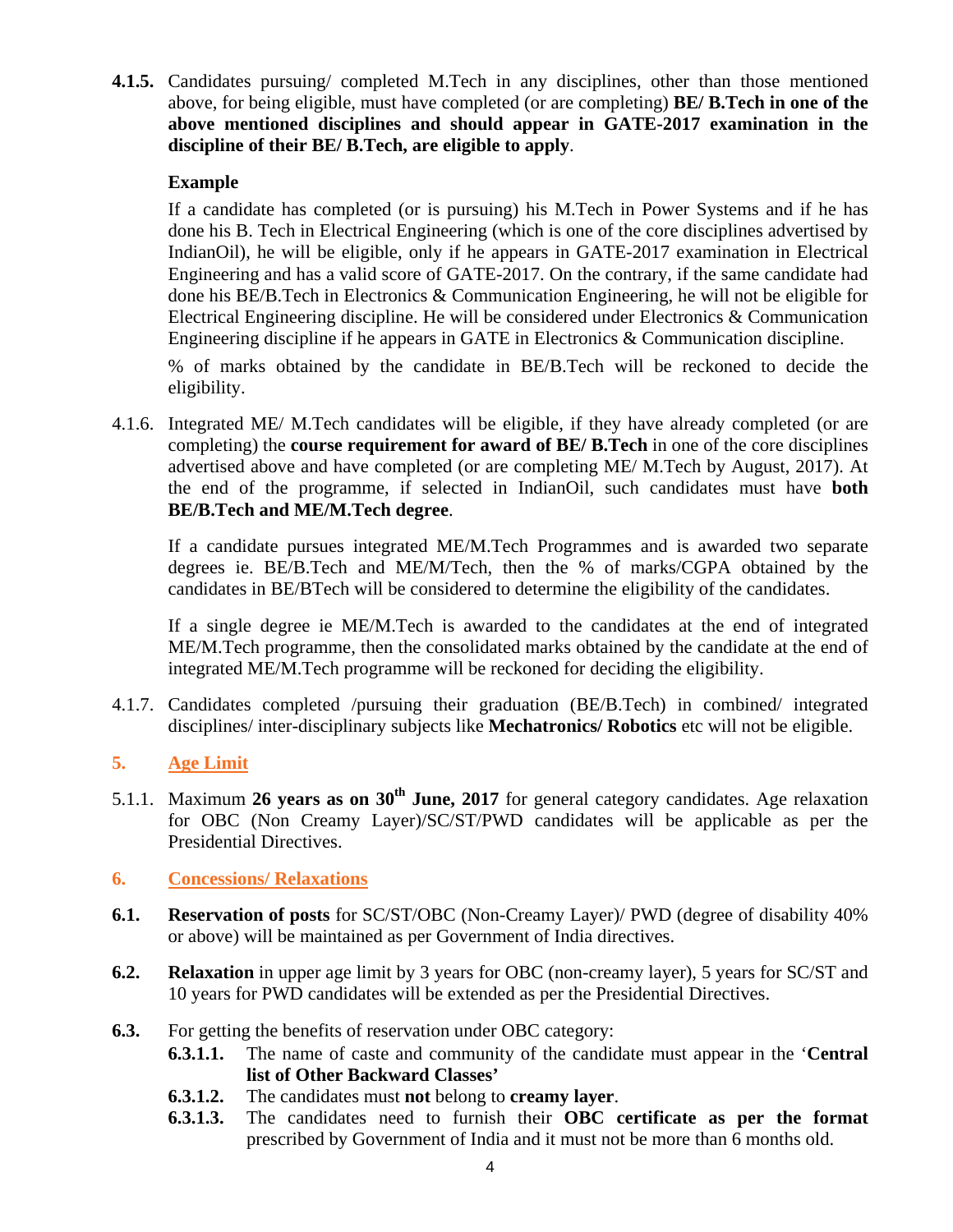- 6.4. **Age relaxation** by 5 years for candidates **domiciled in Jammu & Kashmir** between 1.1.1980 and 31.12.1989.
- 6.5. **Age relaxation** by 5 years for **Ex-servicemen & Commissioned Officers (including ECOs/SSCOs)** subject to rendering minimum 5 years' military service and fulfillment of other conditions prescribed by Government of India.
- 6.6. Minimum percentage of marks in the qualifying degree examination is relaxed to **55%** for SC/ST/PWD category candidates.
- **7. Physical Fitness**
- **7.1.** Candidates desirous of seeking employment with IndianOil need to be **medically fit** as per **IndianOil's pre-employment medical standard**. Candidates are advised to go through the **'Guidelines and Criteria for Physical Fitness for Pre-employment medical Examination'** before they commence the application process. The guidelines are available in the following link:

**[http://www.iocl.com/PeopleCareers/Pre-employment\\_Guiding\\_Principles.pdf](http://www.iocl.com/PeopleCareers/Pre-employment_Guiding_Principles.pdf)**

- **8. Selection**
- **8.1.** The selection methodology will comprise of the following
- 8.1.1. **Graduate Aptitude Test in Engineers (GATE) 2017 score** of the candidates in the concerned disciplines. The Graduate Engineers from the relevant disciplines, desirous of taking up a career with IndianOil are required to appear in **GATE-2017** in the same disciplines. The disciplines and corresponding GATE papers along with GATE paper codes are given below:

| <b>Engineering discipline advertised by</b><br><b>IndianOil</b>                                                                                                                             | Corresponding<br><b>GATE-2017</b><br>paper                    | Corresponding<br>GATE-2017 paper<br>code |
|---------------------------------------------------------------------------------------------------------------------------------------------------------------------------------------------|---------------------------------------------------------------|------------------------------------------|
| <b>Chemical Engineering</b><br>(Including Petrochemicals/Polymer/<br>Plastic Engineering but excluding Oil/<br>Paint Technology/Surfactant<br>Technology/Ceramics Engineering etc.)         | <b>Chemical</b><br><b>Engineering</b>                         | <b>CH</b>                                |
| <b>Civil Engineering</b><br>(Excluding Construction/Environmental/<br>Transportation Engineering etc.)                                                                                      | <b>Civil Engineering</b>                                      | CE                                       |
| $\boldsymbol{\&}$<br><b>Science</b><br><b>Information</b><br><b>Computer</b><br><b>Technology</b><br>(Excluding Information & Communication<br>Technology etc)                              | <b>Computer Science</b><br>& Information<br><b>Technology</b> | $\mathbf{CS}$                            |
| <b>Electrical Engineering</b><br>(Including Electrical & Electronics<br>engineering but excluding Electrical $\&$<br>Communication/Telecommunication<br>Engineering/Power Engineering etc.) | <b>Electrical</b><br><b>Engineering</b>                       | EE                                       |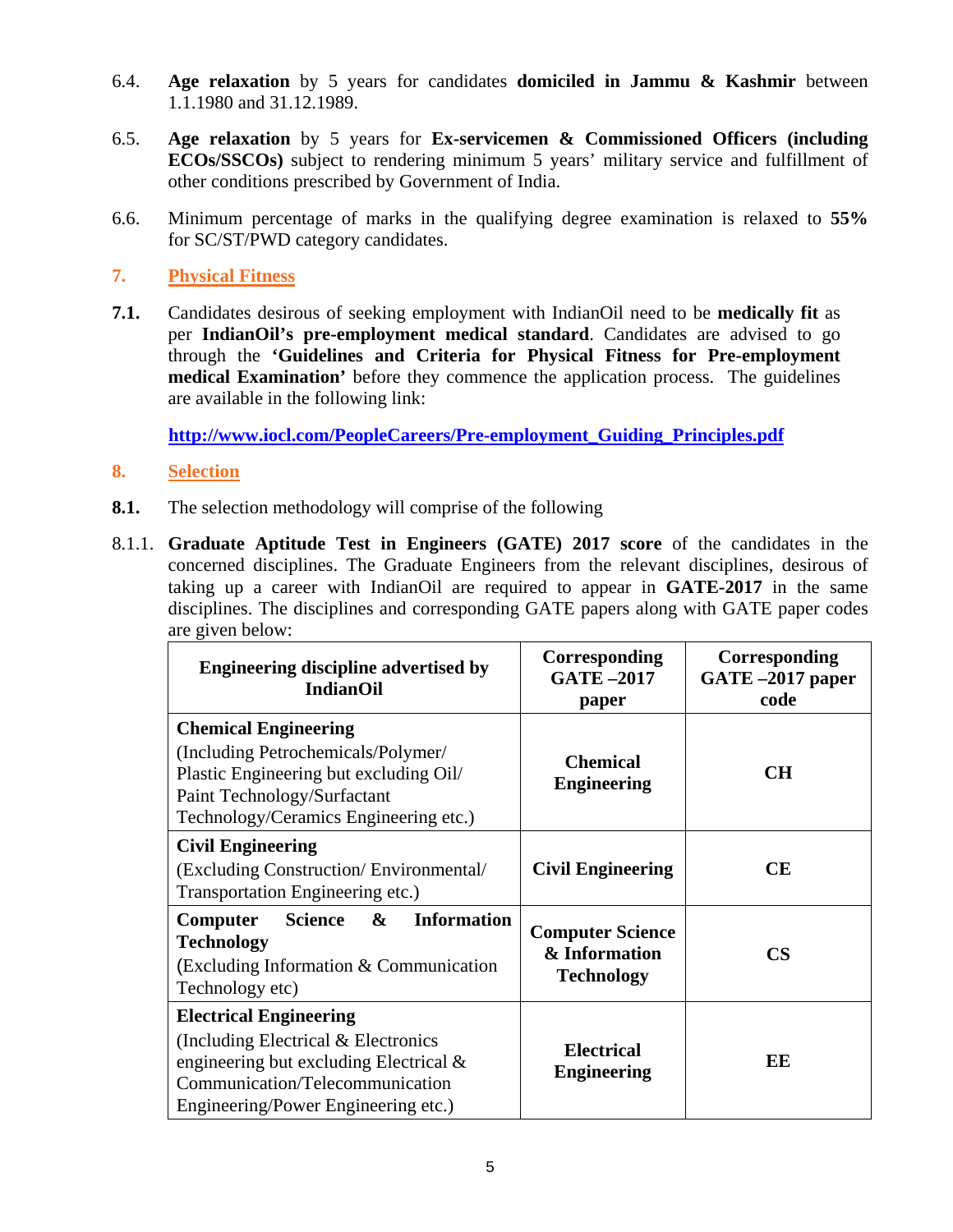| <b>Electronics &amp; Communication</b><br><b>Engineering</b><br>(Including Electronics Engineering/<br>Electronics & Telecommunications<br>Engineering but excluding Electrical &<br>Electronics Engineering)      | <b>Electronics &amp;</b><br><b>Communication</b><br><b>Engineering</b> | EC                                                                                                        |
|--------------------------------------------------------------------------------------------------------------------------------------------------------------------------------------------------------------------|------------------------------------------------------------------------|-----------------------------------------------------------------------------------------------------------|
| <b>Instrumentation Engineering</b><br>(Including Electronics & Instrumentation)<br>engineering but excluding Electronics &<br>Communication Engineering/<br>Telecommunication Engineering etc.)                    | <b>Instrumentation</b><br><b>Engineering</b>                           | IN                                                                                                        |
| <b>Mechanical Engineering</b><br>(Excluding Automation/Automobile/<br>Industrial/Manufacturing/Power/<br>Production Engineering/Mining Engg $\&$<br>Technology, Mining & Machinery, Marine<br>Engineering etc.)    | <b>Mechanical</b><br><b>Engineering</b>                                | <b>ME</b>                                                                                                 |
| <b>Metallurgical Engineering</b><br>(Including Mineral/Material Sciences)                                                                                                                                          | <b>Metallurgical</b><br><b>Engineering</b>                             | MT                                                                                                        |
| <b>Polymer Science and Engineering</b><br>(including Polymer Science & Engineering/<br>Petro-chemical Engineering/Plastic<br>Technology but excluding Oil/Paint/<br>Surfactant/ Ceramics and Rubber<br>Technology) | <b>Engineering</b><br><b>Sciences</b>                                  | <b>XE</b><br><b>(With Polymer)</b><br>Science &<br><b>Engineering as one</b><br>of the optional<br>papers |

- 8.1.2. Only **GATE-2017** score is valid for this recruitment exercise in IndianOil under this advertisement. Score from GATE-2016 or from any previous GATE examination is not valid.
- 8.1.3. On the basis of **GATE-2017** score, the candidates will be short listed for **further selection process** comprising of:
	- 8.1.3.1. Group Discussion (GD) & Group Task (GT)
	- 8.1.3.2. Personal Interview (PI) for assessment of different facets of knowledge, skill, attitude and aptitude.
- 8.1.4. Candidates have to **essentially qualify** in the GATE-2017 examination. In addition, candidates will have to **qualify through GD/GT and also PI** successfully before being adjudged as suitable for selection.
- 8.1.5. Final merit will be prepared based on **GATE-2017** score and scores obtained by the candidates in **GD/GT and PI**. Merit will be prepared **discipline-wise**.
- **9. Service Bond**
- 9.1. General category candidates will have to **execute a bond of Rs.3,00,000 (Rs.50000/- for SC/ST/OBC & PWD candidates)** to serve the Corporation for a **minimum period of three years** from the date of joining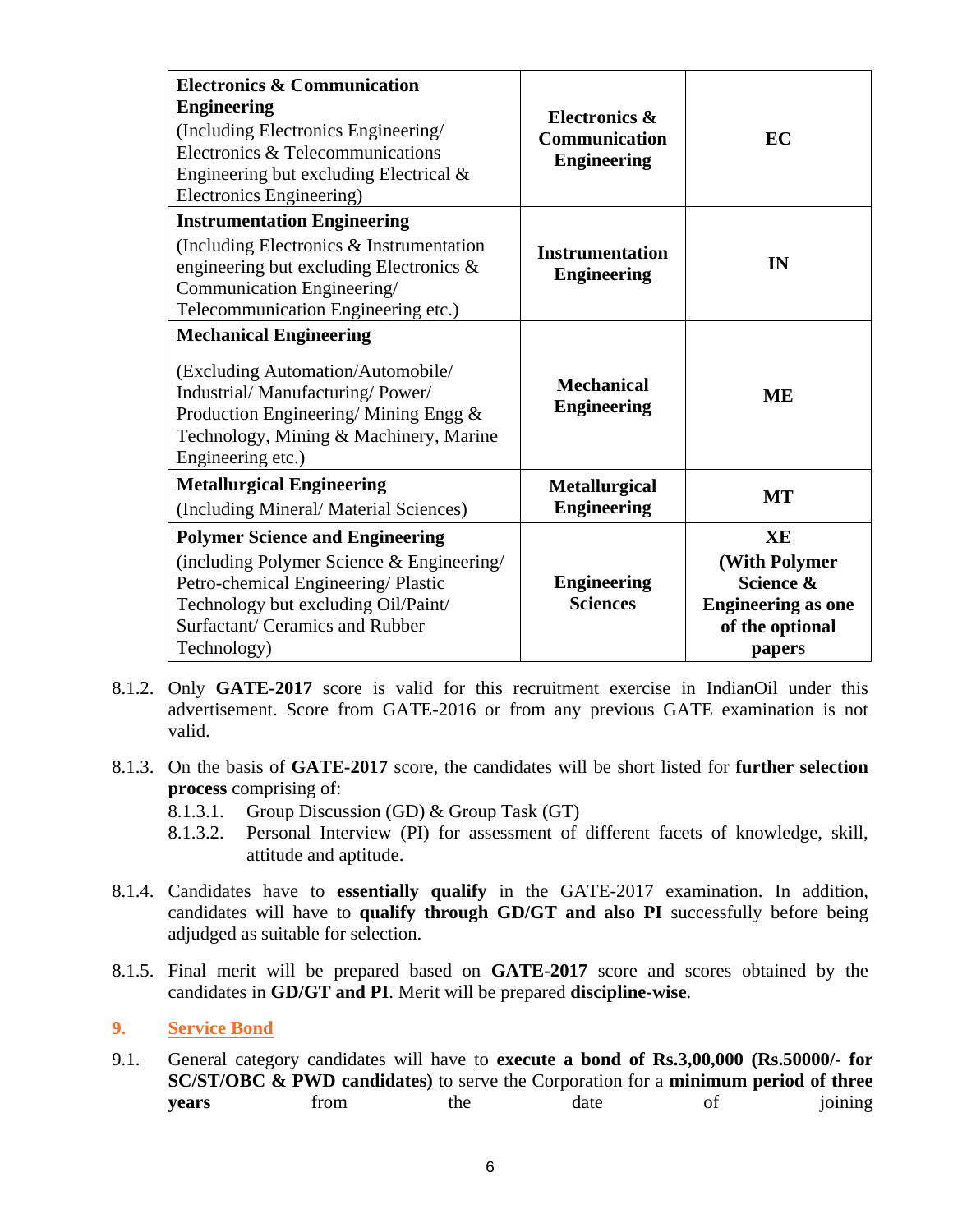#### **10. How to apply**

**10.1.** Application for both the positions is a two stage process:

## **STAGE -1**

**10.1.1.** On-line registration for **GATE- 2017** examination

## **STAGE - II**

- **10.1.2.** On-line application in IndianOil with **GATE-2017 registration number** after down loading GATE-2017 admit card.
- **11. On-line registration for GATE-2017 examination**
- 11.1. The on-line application site of GATE-2017 will remain open till 4th October,2016
- **11.2.** GATE-2016 will be on-line examination and will take place **during 4<sup>th</sup>**, 5<sup>th</sup> **February, 2017** and 11<sup>th</sup> and 12<sup>th</sup> February, 2017. For detailed information on GATE-2016, interested candidates may log on to **[http://gate.iitr.ernet.in](http://gate.iitr.ernet.in/)** or on the websites of IITs (Bombay, Delhi, Guwahati, Kanpur, Kharagpur, Madras and IISc, Bangalore).
- **11.3.** Candidates are required **to apply/register ONLINE for GATE-2017 using GATE Online Application Processing System (GOAPS).**
- **11.4. GATE-2017** admit cards containing GATE-2017 registration number will be available for printing from GOAPs website from  $5<sup>th</sup>$  Jaunuary, 2016.
- **12. On-line application in IndianOil**
- **12.1.** After downloading the **GATE-2017 admit card** and receipt of **GATE-2017 registration number**, the candidates may apply to IndianOil **ONLINE. The relevant link will be made available from 5th January,2016 on the IndianOil's website [www.iocl.com.](http://www.iocl.com/)**
- **12.2.** Candidates should **click on** the **ONLINE** application link, **read the instructions** carefully and **fill-in the ONLINE application form** giving accurate information including the **GATE-2017 registration number**.
- **12.3.** Candidates must ensure that they fill in the **correct GATE-2017 Registration Number in IndianOil's on-line application form**. Please note that only the correct GATE-2017 Registration Number in our application form will enable us to download your GATE-2017 score provided by GATE-2017 authorities.

**(Candidates may note that GATE scores of the candidates are retrieved from the datebase provided by the GATE authorities through software and in case of miss-match in GATE Registration Number, the score of the candidate will not be retrieved successfully. IOCL does not carry out any manual intervention to correct any mistake committed in filling-in the GATE registration number while applying on-line in IndianOil.)**

**12.4.** Candidates must enter the **same name in the same configuration** as they are entering while applying to GATE-2017. (For example, if the candidate is entering his name as Ravi Kumar Singh in the ONLINE GATE application, he must enter Ravi Kumar Singh (exactly same spelling) while applying to IndianOil ONLINE. He must not enter R K Singh or Ravi K Singh while applying to IndianOil). The candidates must fill-in the **other information boxes correctly and 'tick' the appropriate box, wherever applicable**.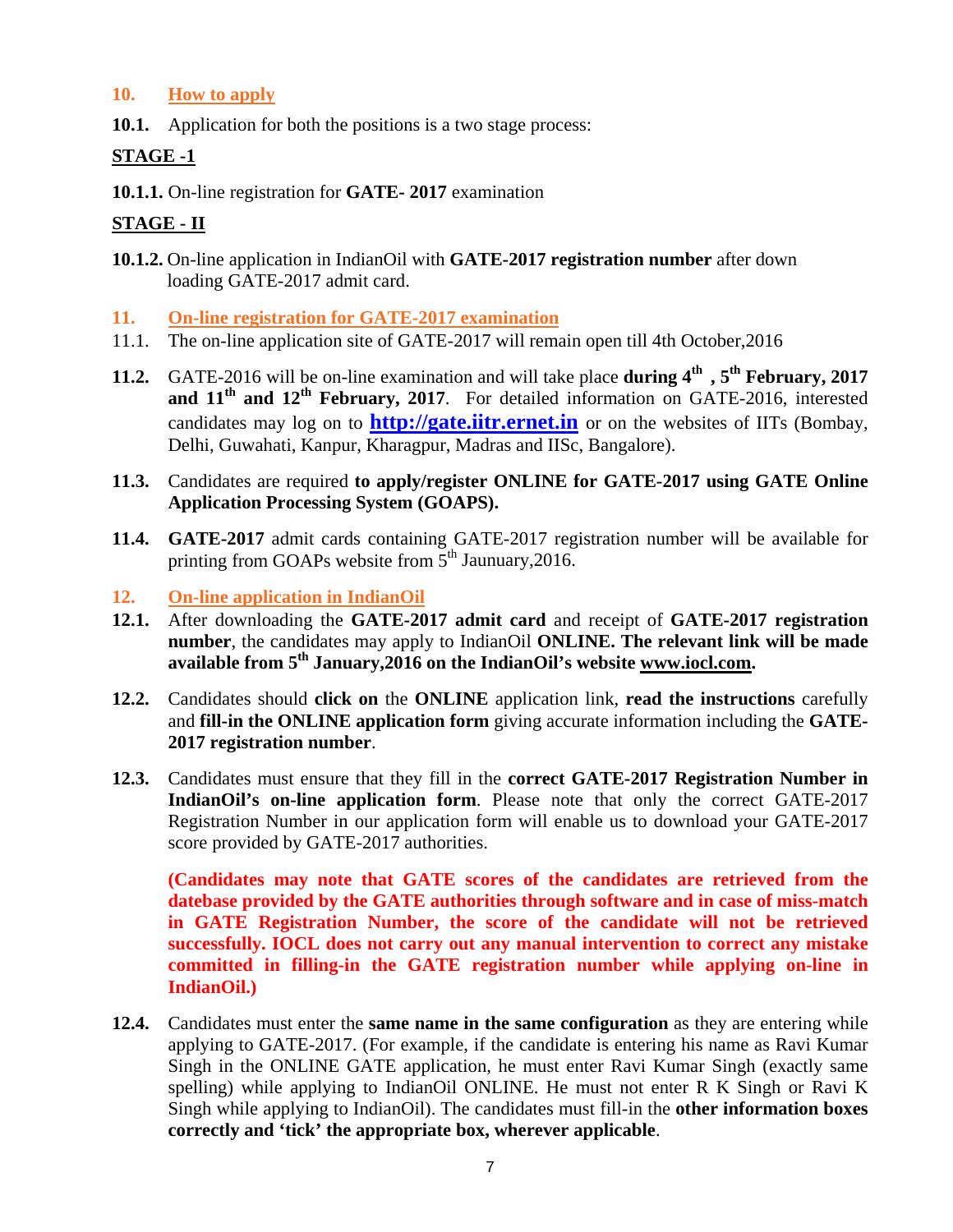- **12.5.** Upon completion, the candidate should submit the online application by clicking the **Submit** button at the bottom of the page. If the same is accepted, the system will generate a **unique application ID** along with the completed application form.
- **12.6.** Candidate should take a **print out** of completed application, **affix** his/her recent passport size photograph, put his/ her **signature** at the space provided and keep it with him/ her **safely** for future reference.

*This print out of application should be kept in safe custody of the candidate. Candidates must not send this printout to any office of IndianOil.* 

- 12.7. The passport size photograph affixed by the candidate should be the **same** submitted along with GATE-2017 application form and admit card. If the candidate is called for GD/GT and interview, his/ her identity would be verified with **GATE-2017 admit card** and **GATE-2017 official score card**.
- 12.8. **4th February, 2017** is the last date for receiving the ONLINE application by IndianOil

# **Candidates need not to pay any application fee to IndianOil separately**

**Important dates to remember** 

| Opening of GATE-2017 (GOAPS) Website: Enrolment,<br><b>Application Filling, Application Submission</b>                                                               | <b>Started on</b><br>1 <sup>st</sup> September 2016                                                   |
|----------------------------------------------------------------------------------------------------------------------------------------------------------------------|-------------------------------------------------------------------------------------------------------|
| Last Date of submission of on-line application (website closure)<br>including upload of supporting documents (Photograph, Proof<br>of Eligibility etc) for GATE-2017 | $4th$ October 2016                                                                                    |
| Availability of Admit Card on the Online Application<br><b>Processing System (GOAPS) website for printing</b>                                                        | 5 <sup>th</sup> January, 2016                                                                         |
| <b>GATE-2016 Online Examination</b>                                                                                                                                  | 4 <sup>th</sup> and 5 <sup>th</sup> February, 11 <sup>th</sup><br>and 12 <sup>th</sup> February, 2017 |
| Last date of receiving ONLINE application by IndianOil                                                                                                               | 4 <sup>th</sup> February 2016                                                                         |

#### **General Instructions**

- 1. The candidates must have an **active e-mail id**, which must remain valid for at least next one year. **All future communications with the candidates will take place through e-mail only. Candidates have to ensure accuracy of their e-mail ID while registering their on-line application.**
- 2. The candidates should have the **relevant documents** like percentage of marks obtained in the qualifying examination, caste/sub-caste certificate, date of issue, name of issuing authority, state of origin, etc. **readily available** with them before they commence the ONLINE application process. This information will be required at the time of filling-in the ONLINE application.
- 3. Wherever CGPA/OGPA/DGPA or Letter Grade in a degree / diploma is awarded, its **equivalent percentage of marks** must be indicated in the application form as per norms adopted by University / Institute.
- 4. Candidates who are going to **appear in final qualifying degree examination** in 2016 may also apply. If such candidates are short-listed for interview, they will have to submit documentary proof of having completed all requirements of completing the qualifying degree (BE/ B.Tech etc) examination with minimum prescribed percentage of marks **by 31st August 2017**.